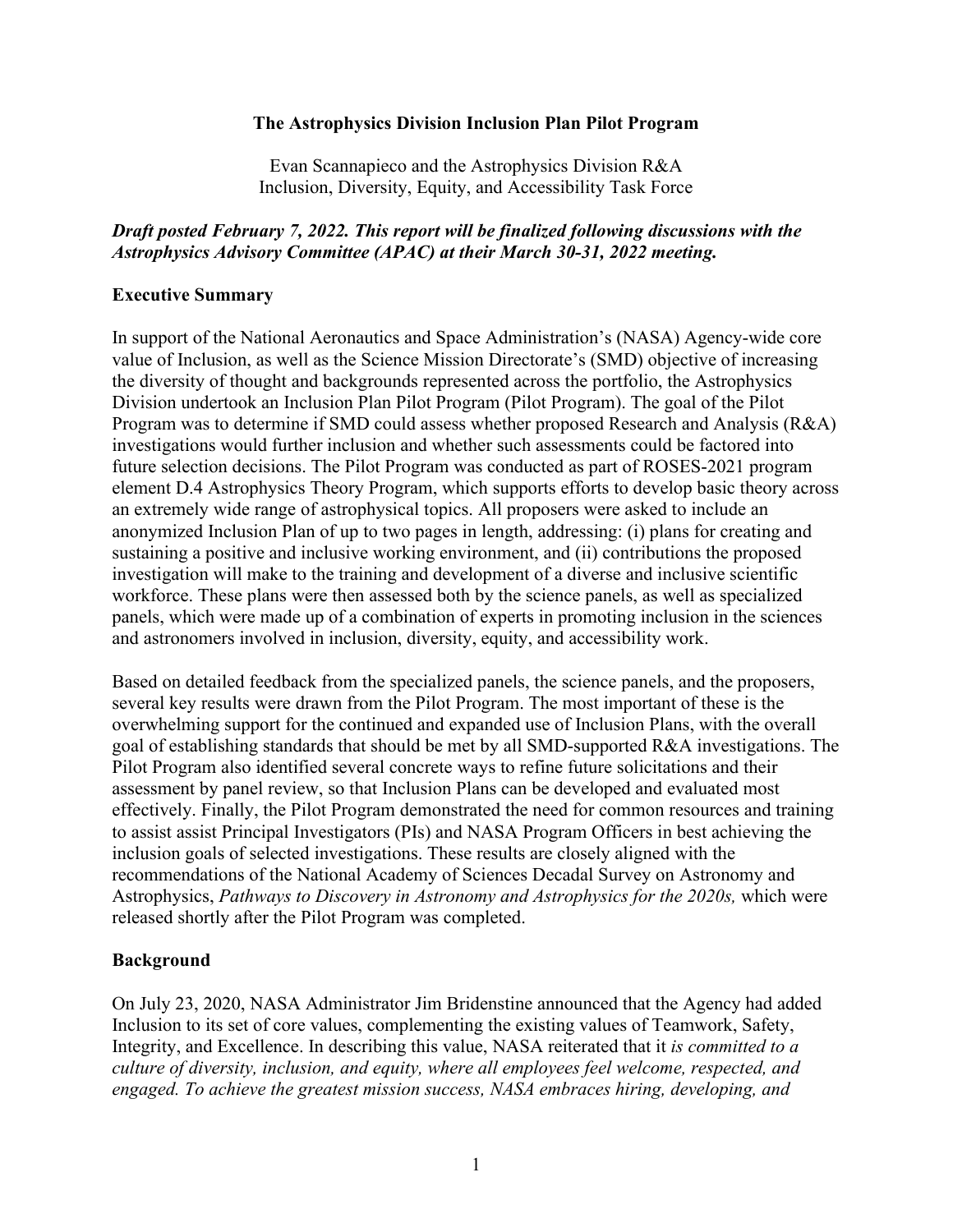*growing a diverse and inclusive workforce in a positive and safe work environment where individuals can be authentic. This value will enable NASA to attract the best talent, grow the capabilities of the entire workforce, and empower everyone to fully contribute.[1](#page-1-0)*

This core agency value is also closely related to the Science Mission Directorate (SMD) core value of Inclusion, and SMD Strategy 4.1, to *Increase the diversity of thought and backgrounds represented across the entire SMD portfolio through a more inclusive and accessible environment.[2](#page-1-1)*

In support of these agency-wide and SMD-specific values, the Astrophysics Division undertook an Inclusion Plan Pilot Program to determine if the Division could assess whether proposed Research and Analysis (R&A) investigations would be likely to further NASA's inclusion goals, and whether such assessments could be factored into future programmatic decisions.

# **Methods**

The Pilot Program was conducted as part of the Research Opportunities in Space and Earth Science 2021 (ROSES-2021) program element D.4 Astrophysics Theory Program (NNH21ZDA001N-ATP), which supports efforts to develop the basic theory for NASA's space astrophysics programs. The Astrophysics Theory Program (ATP) solicits investigations that consist predominantly of theoretical astrophysics studies or the development of theoretical astrophysics models, and that facilitate the interpretation of data from space astrophysics missions or lead to predictions that can be tested with space astrophysics observations. The ATP Program spans a wide range of astrophysical topics, making it well-suited to a Pilot Program that draws information from the breadth of the astrophysics community. Furthermore, the ATP Program was conducted under the dual-anonymous peer review process, allowing the exploration of how well inclusion efforts could be assessed within the constraints of an anonymized evaluation.

In addition, the ATP program officer, Evan Scannapieco, was the Chair of the Astrophysics Division R&A Inclusion, Diversity, Equity, and Accessibility (IDEA) Task Force that was tasked with establishing the Pilot Program along with a number of related IDEA efforts within the Division. The other members of this task force were Dominic Benford, Valerie Connaughton, Paul Hertz, Hashima Hasan, Stefan Immler, Hannah Jang-Condell, Patricia Knezek, William Latter, Kartik Sheth, and Eric Tollestrup, all of whom contributed to the development of the solicitation language and evaluation criteria.

For the Pilot Program, all proposers were asked to include an anonymized Inclusion Plan of up to two pages in length, addressing:

- Plans for creating and sustaining a positive and inclusive working environment for those carrying out the proposed investigation, and
- Contributions the proposed investigation will make to the training and development of a diverse and inclusive scientific workforce.

<span id="page-1-0"></span><sup>1</sup> <http://www.spaceref.com/news/viewsr.html?pid=53907>

<span id="page-1-1"></span><sup>&</sup>lt;sup>2</sup> [https://science.nasa.gov/science-red/s3fs-public/atoms/files/2020-2024\\_Science.pdf](https://science.nasa.gov/science-red/s3fs-public/atoms/files/2020-2024_Science.pdf)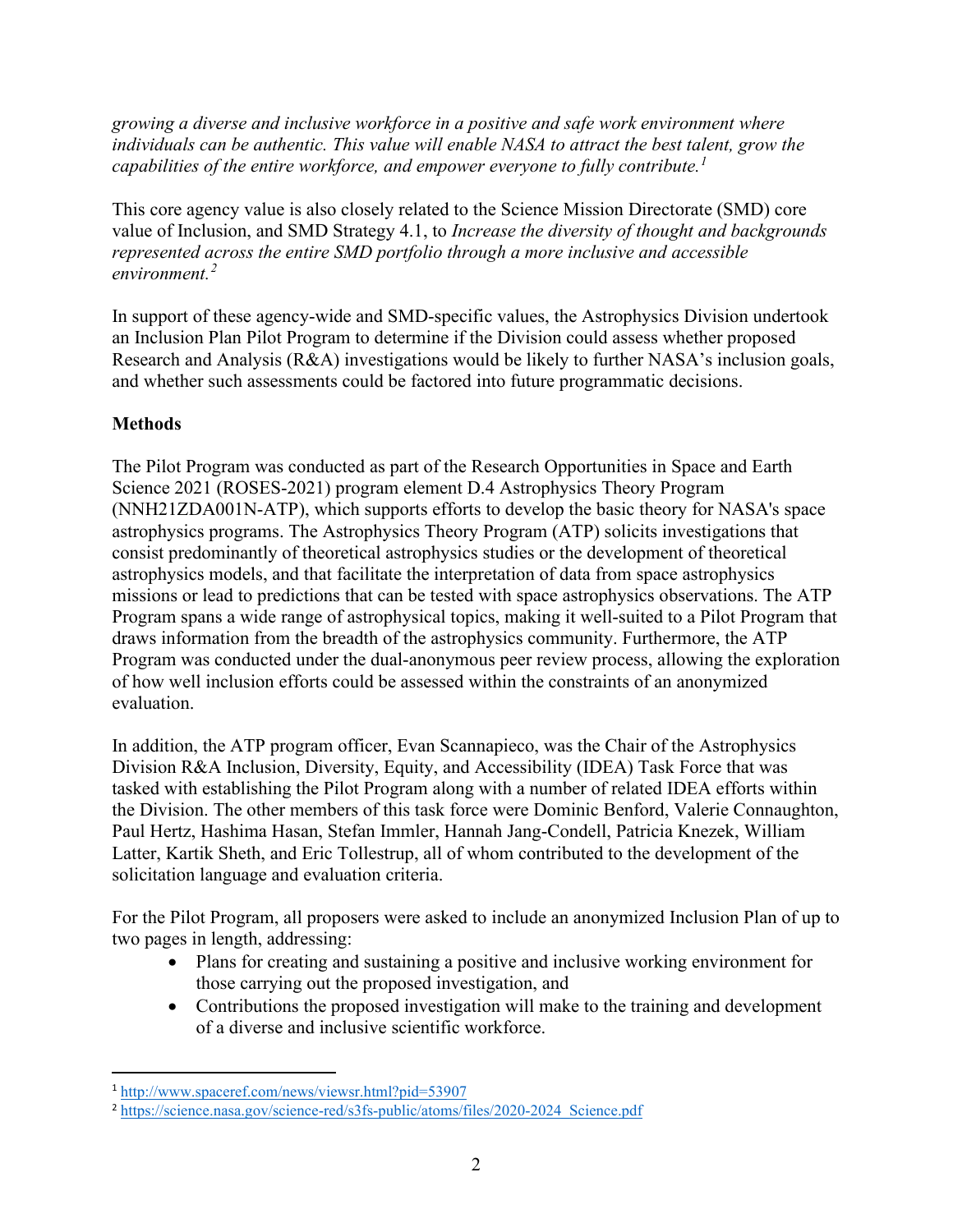The Inclusion Plan was then evaluated according to the following factors:

- Does the Inclusion Plan adequately communicate the goal of a positive and inclusive working environment for the investigation team? Does the Inclusion Plan provide adequate processes for creating and sustaining a positive and inclusive working environment for the investigation team? Are these processes likely to be successful in achieving the goal?
- Does the Inclusion Plan adequately describe the contribution of the proposed investigation to the training and development of a diverse and inclusive workforce? Does the Inclusion Plan provide an adequate plan for achieving the identified contribution? Is the plan likely to be successful in realizing the identified contribution?

These criteria were intentionally written in a general way for the Pilot Program in order to learn what the community currently considers good inclusion practice and to avoid being prescriptive in a way that could possibly lead to a check-the-box response or an example that could be parroted back to NASA. For the Pilot Program, the assessment of the Inclusion Plan was not factored into the adjectival grade for the proposal and did not affect whether or not the proposal was selected for funding.

The Inclusion Plan Pilot was approved by SMD leadership through the consensus process on March 10, 2021, and the ATP ROSES program element was amended to include the plan on March 25. On April 24, the Astrophysics Division conducted an information session during which ATP Program Officer Evan Scannapieco and ATP Deputy Program Officer Kartik Sheth described the Inclusion Plan Pilot in detail and answered questions from the community. A frequently asked questions (FAQ) document was also maintained by the division, which linked to useful documents on inclusion, including NASA's webpage of resources on Diversity and Inclusion,<sup>[3](#page-2-0)</sup> the final report of the American Astronomical Society (AAS) Task Force on Diversity and Inclusion in Astronomy Graduate Education,<sup>[4](#page-2-1)</sup> and the report from the American Institute of Physics (AIP) National Task Force to Elevate African American Representation in Undergraduate Physics & Astronomy (TEAM-UP) Project.<sup>[5](#page-2-2)</sup>

The ATP solicitation closed on July 1, 2021 and 182 proposals were submitted to NASA. The proposals were then evaluated by 20 science panels, which considered approximately 9-10 proposals each, evaluating both the standard ROSES proposal elements, to inform selection decisions, and the anonymized Inclusion Plans, to provide feedback to the proposers. In addition, 120 Inclusion Plans were randomly selected for review by specialized inclusion panels, which were made up of a combination of experts in promoting inclusion in the sciences and astronomers involved in IDEA work. These panels considered only the anonymized Inclusion Plans, providing their own feedback to the proposers. All panels were conducted virtually, due to the COVID-19 pandemic, and the ATP Deputy Program Officer during and subsequent to the review was Sanaz Vahidinia. The NASA monitors for the specialized inclusion panels were Astrophysics Division R&A IDEA Task Force members Valerie Connaughton and Hannah Jang-Condell, as well as Nicolle Zellner from the Planetary Science Division, and Ryan Watkins from

<span id="page-2-0"></span><sup>3</sup> [nasa.gov/offices/odeo/diversity-and-inclusion](http://nasa.gov/offices/odeo/diversity-and-inclusion)

<span id="page-2-1"></span><sup>4</sup> [baas.aas.org/pub/2019i0101/release/1](https://baas.aas.org/pub/2019i0101/release/1)

<span id="page-2-2"></span><sup>5</sup> [www.aip.org/diversity-initiatives/team-up-task-force](http://www.aip.org/diversity-initiatives/team-up-task-force)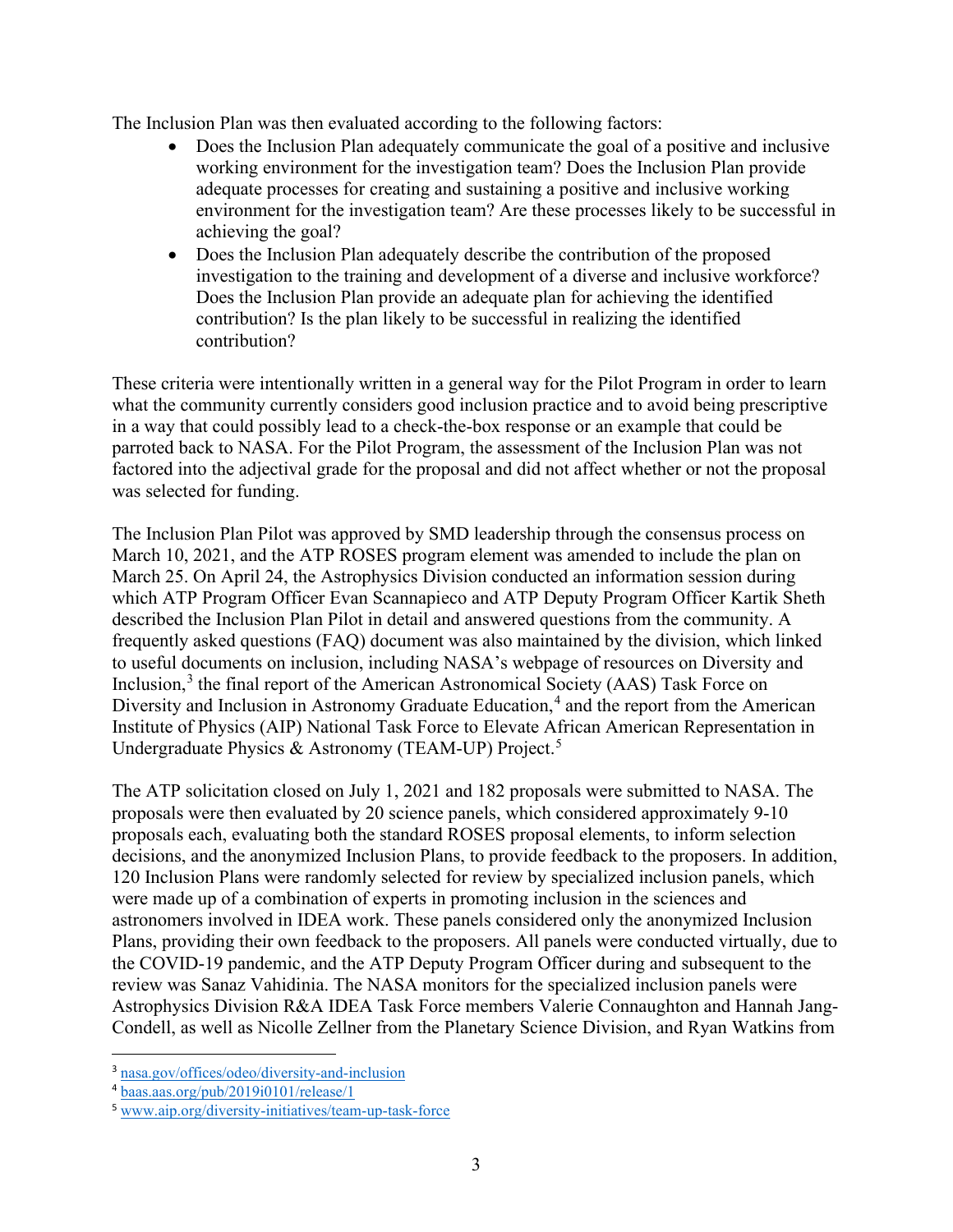the Exploration Science Strategy and Integration Office, who is now leading a similar Pilot Program as part of ROSES-2021 element F.10 Payloads and Research Investigations on the Surface of the Moon (NNH21ZDA001N-PRISM).

Each of the science panels was asked to provide verbal feedback on the Pilot Program as part of the panel debrief, and feedback was also solicited from the proposers as part of the letters that accompanied the selections decisions, which were announced on November 5. Finally, although they were only required to provide verbal feedback on the Pilot Program, each of the specialized inclusion panels voluntarily produced a written document of detailed recommendations. Our results and lessons learned draw heavily from these recommendations and feedback from the science panels and proposers.

# **Results and Lessons Learned Summary**

The key results and lessons learned from the Pilot Program are:

- Recommendation: SMD should add an Inclusion Plan requirement more broadly to ROSES elements.
- Lesson: The Pilot Program has established several concrete ways to refine such future solicitations and their assessment by panel review.
- Recommendation: Inclusion Plans should influence selection decisions at the boundary, and a plan that does not meet minimal standards should be sufficient justification for the non-selection of any proposal.
- Recommendation: SMD should establish common resources and training to support Divisions and Program Officers that require Inclusion Plans.

# **Results and Lessons Discussion**

Below we discuss each of the key results in more detail, grouping them into eight major lessons learned:

# *1. The most important lesson learned from the Pilot Program is the overwhelming support for the continued and expanded use of Inclusion Plans.*

While a small fraction (5-10%) of the science panelists were not in favor of using plans in future solicitations, the effort was strongly supported by the vast majority of the science panelists, who represented an extremely broad range of fields, institutions, and demographic groups. In addition, all four specialized panels wholeheartedly endorsed the effort, with inclusion panel 1 (IP1) stating that "Our goal should be to redefine scientific excellence," IP2 strongly urging NASA to "continue this and related processes," IP3 stating that NASA should adopt "[removing] barriers to equity and inclusion for this project as a key adjudicated metric," and IP4 unanimously agreeing that "plans for inclusion can and should be incorporated as a selection criterion."

On, November 4, one day before the ATP results were released, the National Academy of Sciences released the results of the 2020 Decadal Survey on Astronomy and Astrophysics, *Pathways to Discovery in Astronomy and Astrophysics for the 2020s*, which included a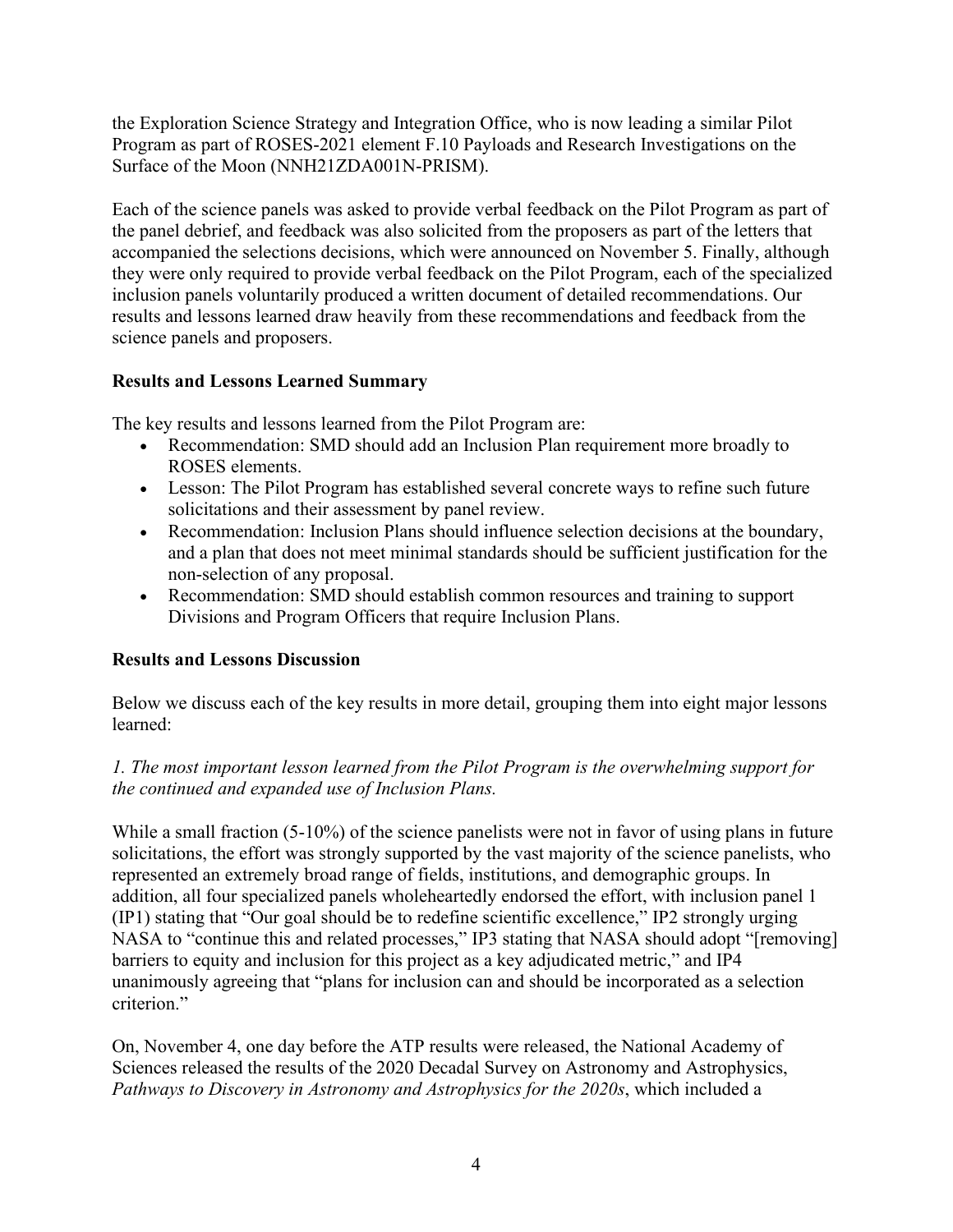recommendation that "NASA, DOE, and NSF should consider including diversity—of project teams and participants—in the evaluation of funding awards to individual investigators, project and mission teams, and third-party organizations that manage facilities. Approaches would be agency-specific and appropriate to the scale of the projects." As protected classes are not allowed to be factored into selection decisions by NASA, we interpret the Inclusion Plan Pilot Program efforts as an appropriate NASA response to this recommendation.

## 2. *The most reliable way to assess Inclusion Plans is by having them reviewed by specialized panels made up of a combination of IDEA experts in the sciences and subject matter experts.*

While many of the science panels did a good job at assessing the Inclusion Plans, this was not uniformly the case. Instead, the inclusion reviews from science panels varied in quality, resulting in findings that would not always be defensible if they had been used to inform selection decisions.

The Astrophysics Division worked with two IDEA experts, Timothy Sacco & Dara Norman, who used NVivo qualitative analysis software to compare a carefully-chosen set of 32 reviews from science and inclusion panels.<sup>[6](#page-4-0)</sup> They found that while science panels often matched the overall sentiment of expert reviewers on the inclusion panels, some important differences existed, including:

- Inclusion panels were more concerned with the concrete details of the plans, the effects of the proposed activities, and the benefits of the activities for the junior researchers they were designed to serve.
- While descriptions of previous participation in IDEA efforts often impressed the science panels, the inclusion panels only counted these as strengths if they were relevant to the planned activities.
- Inclusion panels did a better job interpreting the implications of the language used by the proposers.
- Inclusion panel comments were much more direct and provided less ambiguity.

However, Norman and Sacco also warned against adopting a permanent solution in which the proposers perceive their Inclusion Plans as reviewed by outsiders and in which the inclusion goals are held distinct from the science goals. Thus, if specialized panels are used to evaluate the Inclusion Plans, NASA will need to make it clear that such panels are made up of both IDEA experts and subject matter experts, paralleling the groups of engineers and scientists that are currently convened as part of the evaluation of proposed missions.

# *3. A good model for including Inclusion Plan findings in future selection decisions may be similar to how NASA Relevance is dealt with in current reviews.*

It was clear from the panel review that even if Inclusion Plans were evaluated by science panels, it would be difficult for them to be incorporated into the science and technical merit assessment of the proposals. Rather, inclusion is best framed as its own criterion, similar to Cost

<span id="page-4-0"></span><sup>6</sup> Sacco & Norman in press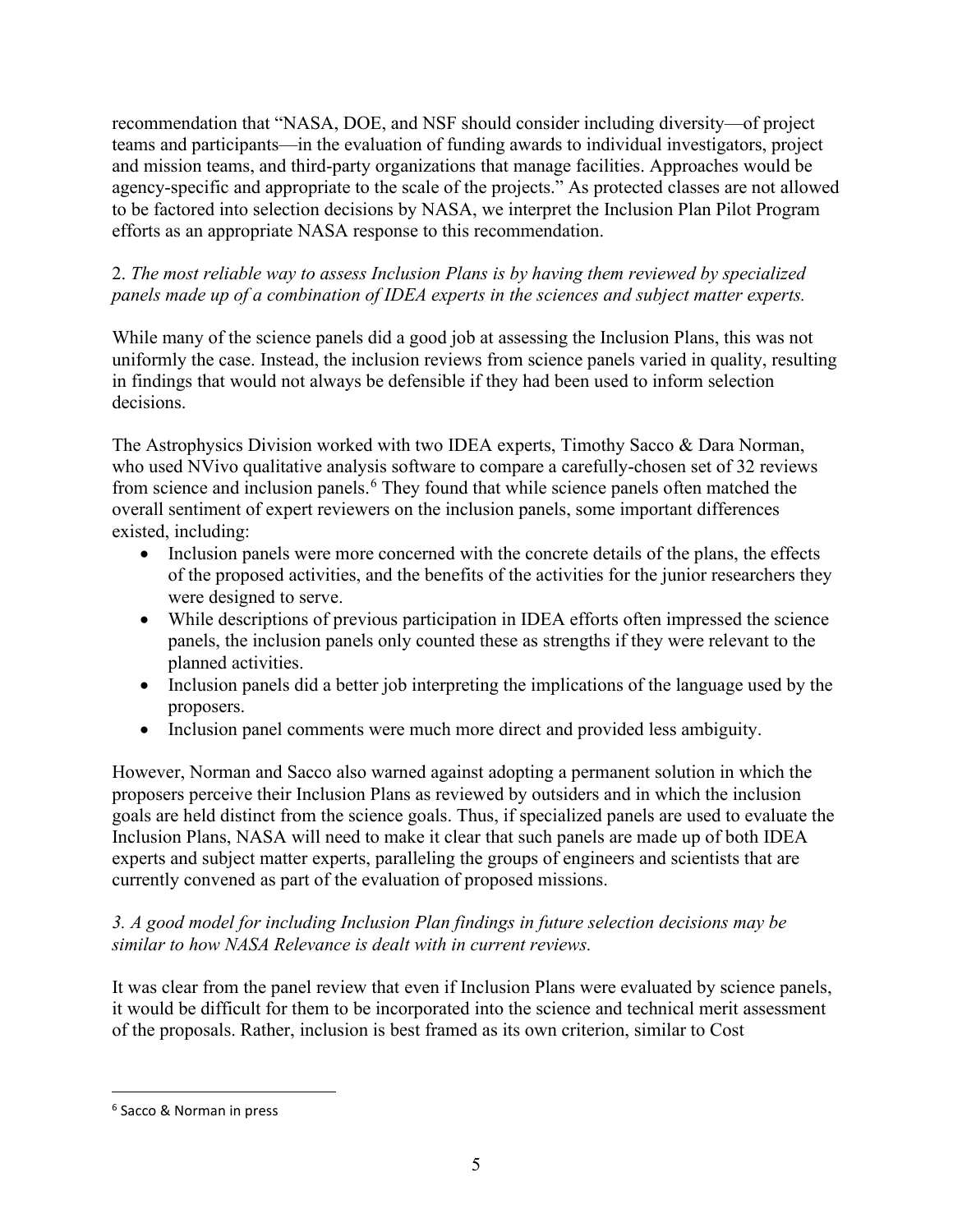Reasonableness and NASA Relevance. In fact, the second of these criteria provides a model of how inclusion could be effectively integrated into NASA reviews.

Currently, in cases in which a review panel finds a proposal to have no relevance to NASA (for example an ATP proposal concerned only with ground-based astronomy), it is deemed unselectable, even if the science and technical merit is highly-rated. Similarly, if an Inclusion Plan is so poor as to be antithetical to NASA's core values, this could serve as a "veto" to an otherwise selectable proposal. This would be consistent with IP3 recommendation that "If the plan gets a 0, it should be disqualifying," and IP4's recommendation that "the Inclusion Plan must be given sufficient weight to deem the proposal unfundable if minimum criteria are not met."

Another case could be in making selection decisions between a handful of proposals at the boundary of what can be funded during a competitive review. In this case, just as a tighter connection between theory and NASA missions might serve to provide a stronger case for selecting one proposal over another, so too might a proposal with a strong Inclusion Plan be selected over one with a marginal case. Indeed, support of inclusion, a core NASA value, is itself a form of NASA relevance.

## 4. *Inclusion Plan review is compatible with dual-anonymous peer review, and this process may even be preferable to non-anonymous review.*

While several of the participants on the April 24 informational call were concerned that Inclusion Plans could not be accurately reviewed in an anonymized way, this turned out not to be the case. All four inclusion panels were offered the ability to see proposer information as part of the review, but none of the panels chose to look at this information. Two of the panels (IP2 and IP3) said it was not needed to review the plans, and two other panels (IP1 and IP4) said that it could only harm the review by introducing bias.

It is also notable the specialized panels were extremely diverse in terms of race, ethnicity, and gender, but still agreed unanimously that the demographics of the proposers and the proposing teams themselves were not needed for the review. This illustrates that the use of Inclusion Plans in no way violates NASA rules that prohibit considering protected classes in selection decisions.

# *5. The Inclusion Plan Pilot Program was able to identify five key ways in which the Solicitation Language can be improved for future reviews.*

## *5a. While the Pilot Program language was intentionally general, future calls need to be as explicit as possible about the areas in which NASA seeks to make progress.*

The Inclusion Plan Pilot Program defined diversity by reiterating language from ROSES section 3.1, namely; "Diversity is defined broadly as the unique characteristics, such as different backgrounds and perspectives, diversity of thought and life experiences, that define us as individuals and shape our workplace. These include, but are not limited to, career stage, disability, ethnicity, institutional background, gender, geography, race, and sexual orientation." This type of general statement allowed teams to focus their plans on areas in which problems are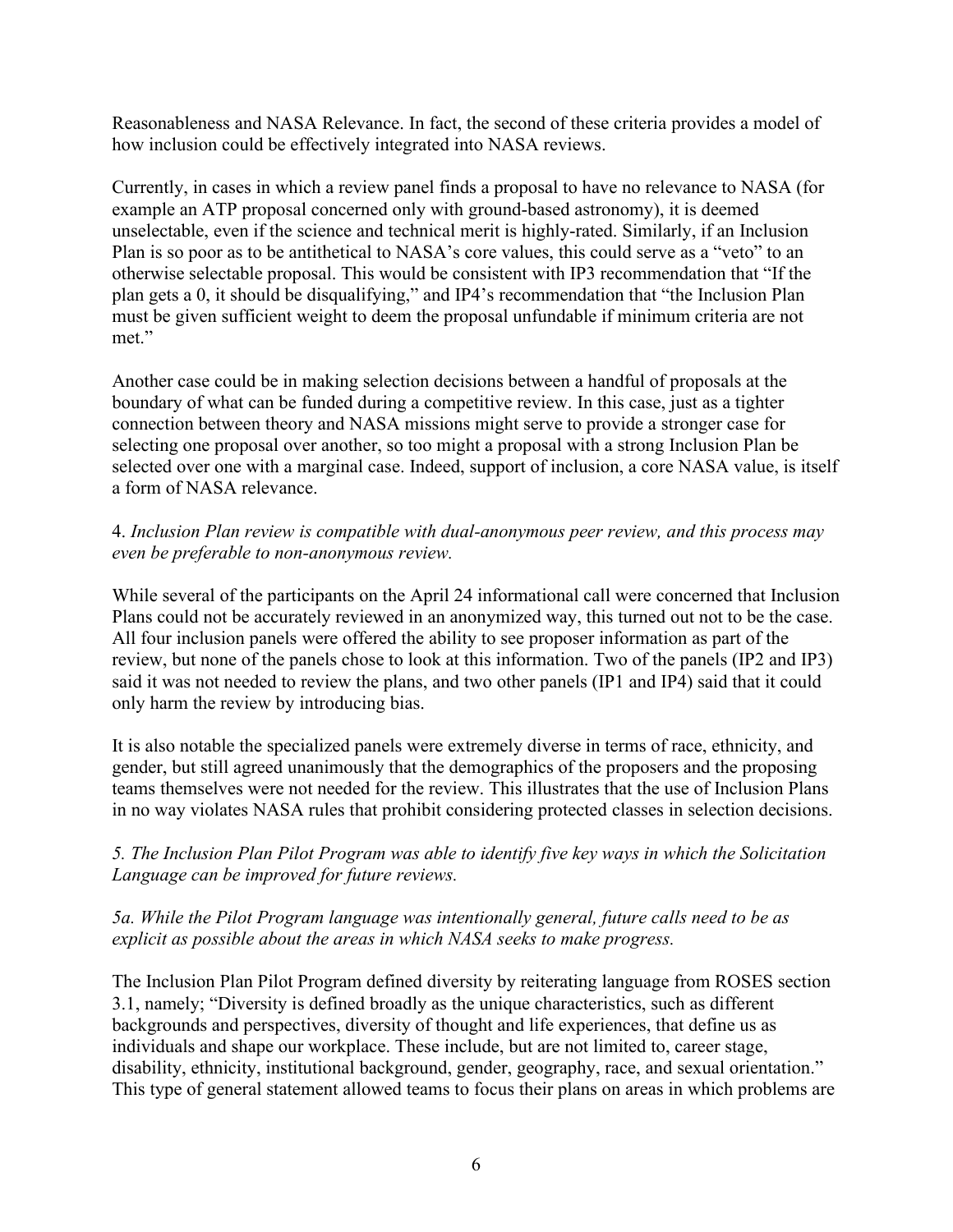negligible, such as sustaining a positive and inclusive working environment for both theorists and observers, rather than on areas in which progress is most urgently needed, such as sustaining a positive and inclusive working environment for women and underrepresented minority groups.

Several inclusion panels underscored the importance of focusing this language, stating: "Multiple proposals interpreted the definition of diversity as differences in research focus or career stage, without speaking to other elements of diversity closer in spirit to NASA's intent" (IP3) and "If NASA wishes to address the persistent lack of diversity and the historical exclusion of women and individuals with gender-expansive identities, racially minoritized populations, persons with disabilities, and other marginalized groups, then the guidance provided to proposers and reviewers on what is meant by diversity and inclusion must explicitly call for these to be addressed" (IP2). For Inclusion Plans to be most impactful, language calling out the particular need to improve the inclusion of proposing teams along axes of "gender, race, ethnicity, geography" such as described in Sec 7c in *the Presidential memorandum on Restoring Trust in Government* will likely be needed. [7](#page-6-0)

5*b. Future solicitations need to push the team to address the "intentionality" of their work by providing a clear description of barriers specific to the group and what they specifically want to achieve.* 

Many teams described general good workplace practices, but only weakly tied these to the proposed investigation or to the goals of adopting an inclusive working environment and contributing to the training and development of a diverse and inclusive scientific workforce. Future solicitations should push the team to provide "intentionality, details, [and] actions" (IP1), and encourage "applicants to take a long and hard look at what diversity and inclusion mean to them, and what they are doing to address them in their research groups" (IP2).

By asking the team to provide a clear description of barriers specific to the group and the actions that follow to address them, future solicitations will help the proposers adopt an intentional structure to their inclusions plans, paralleling the scientific motivation described in the science and technical section of the proposal.

## *5c. Future solicitations need to push the team to define implementable, evidence-based actions, and explain how they will assess their progress.*

Just as the motivations for many of the actions described in the plans were often lacking, so too were the descriptions of the desired outcomes and evidence supporting the likelihood of success. Future solicitations can address these issues by clearly stating that plans "must spell out goals, activities to achieve these goals, [and] metrics for measuring how well activities are working" (IP2) and encouraging "PI's to cite research that supports the use of specific practices" (IP4).

*5d. Future solicitations should better distinguish inclusion from outreach activities.* 

<span id="page-6-0"></span><sup>7</sup> [https://www.whitehouse.gov/briefing-room/presidential-actions/2021/01/27/memorandum-on-restoring-trust](https://www.whitehouse.gov/briefing-room/presidential-actions/2021/01/27/memorandum-on-restoring-trust-in-government-through-scientific-integrity-and-evidence-based-policymaking/)[in-government-through-scientific-integrity-and-evidence-based-policymaking/](https://www.whitehouse.gov/briefing-room/presidential-actions/2021/01/27/memorandum-on-restoring-trust-in-government-through-scientific-integrity-and-evidence-based-policymaking/)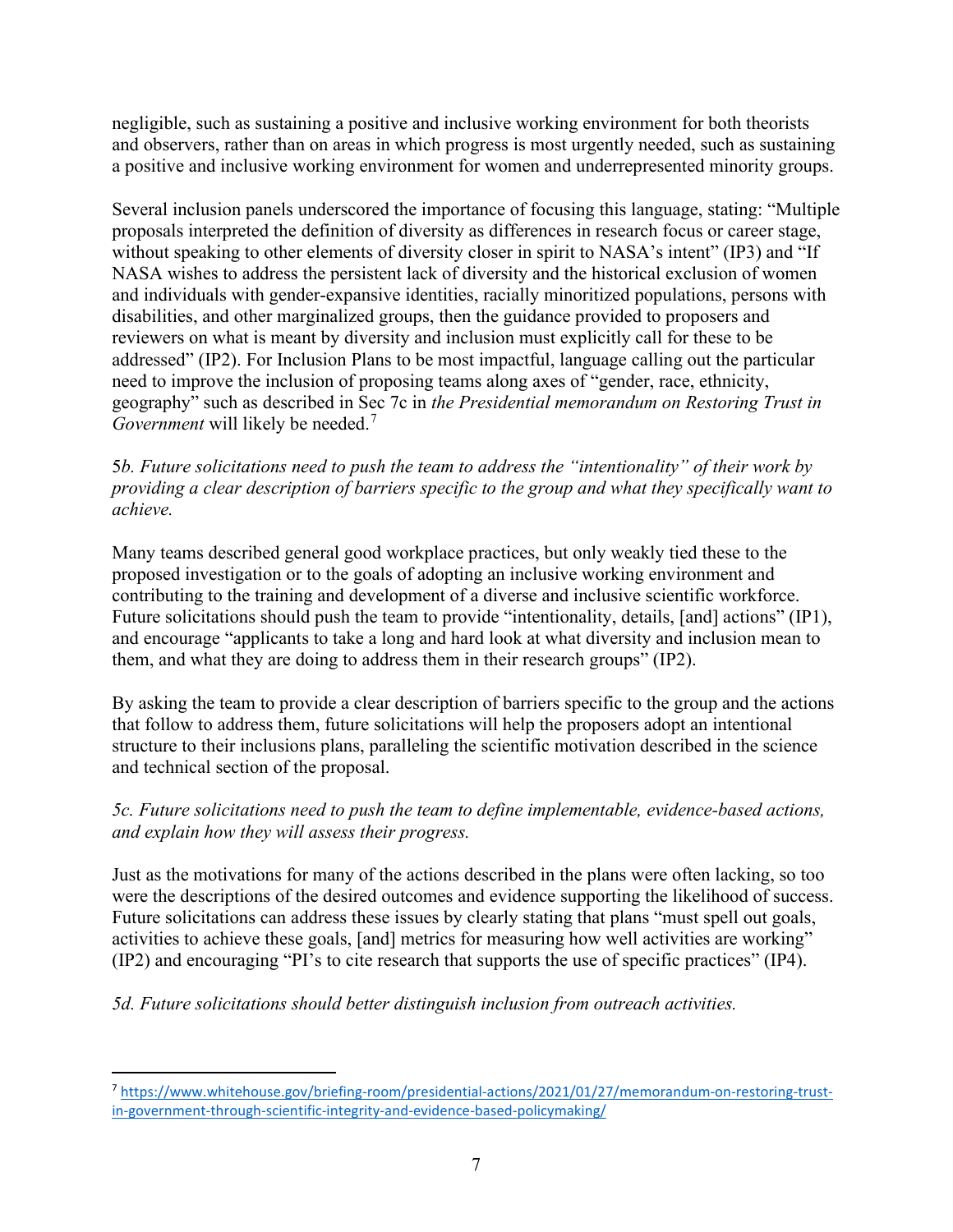A significant fraction of the proposers interpreted the Inclusion Plan as equivalent to the NSF Broader Impacts requirement and designed outreach activities, rather than actions focused on training and the working environment for the group. Future solicitations should make this difference more explicit and clarify that Inclusion Plans should specifically note measurable outcomes for the team itself.

## *5e. Future solicitations should be more explicit that funds can be used on activities to boost IDEA, including for assessment and evaluation purposes.*

Several of the specialized panels felt that many of the proposers unnecessarily limited their plans so as not to have an impact on the budget. In particular, assessment of results in partnership with local sociology or education research experts could lead to more impactful actions. Future solicitations should clarify the level at which NASA envisions proposers including such activities in their budgets.

### *6. The Inclusion Plan Pilot Program was able to identify three important issues concerning the manner in which specialized panels can be run most effectively.*

While the inclusion panelists uniformly suggested a more rigid process than the usual merit review, they also did an excellent job at evaluating the plans without such a rigid process. Although three out of four specialized panels suggested that a rubric for scoring Inclusion Plans was needed, IP3 warned that. "We should avoid getting so transactional that these become checkboxes," and NASA should be very wary of adopting a process that stifles creative solutions from the community. While a rubric may be feasible after a few years of implementing these criteria, it may not be desirable or needed. There is no current rubric for excellence in science for instance.

Secondly, Inclusion Panels should consider eliminating chair sign-off of panel review summaries. This is because chair sign-off can skew the summaries towards subject matter experts as, at least currently, this is the group that includes members that are ready to serve as panel chairs.

Thirdly, there is currently a tension between NASA language (e.g., "the proposal did not adequately") and the language that is most likely to induce a culture shift in the scientific community (e.g., "the proposal could have been strengthened by"). The second form is appropriate for these inclusion panels as it is more likely to further NASA's core value of inclusion.

## *7. Accountability is crucial and additional incentives for showing progress in yearly reports may be needed. NASA Program Officers may need additional training.*

The Inclusion Plans will only have an impact if they are actually implemented by the funded teams, and assuring this requires oversight. This means that annual progress reports should be required to include updates on Inclusion Plan efforts, and NASA should provide clear guidelines to funded groups on this reporting, along with guidelines and training to Program Officers on